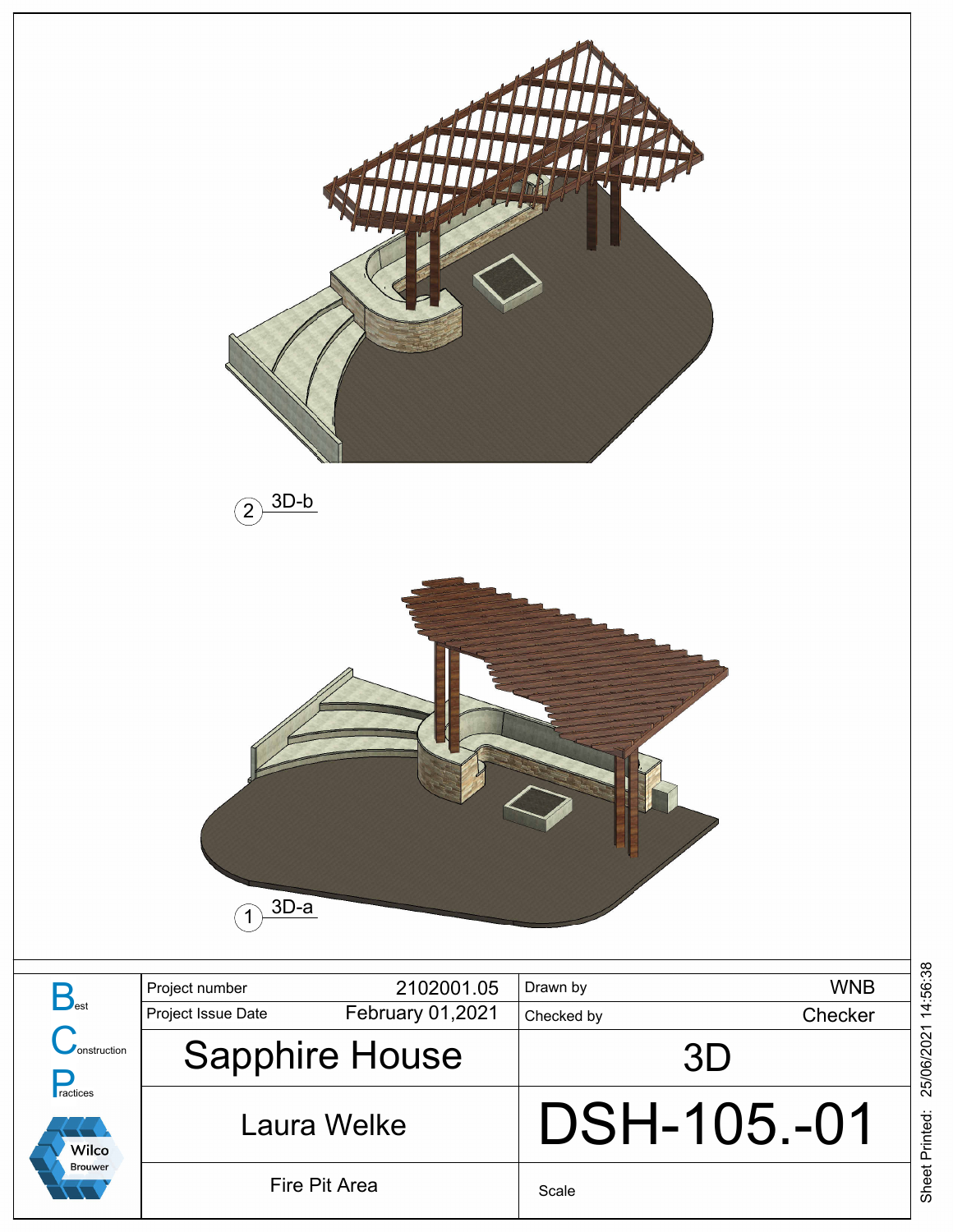

|                                                                                                |                       |                         |                   | <b>WNB</b>   |
|------------------------------------------------------------------------------------------------|-----------------------|-------------------------|-------------------|--------------|
| $\bigtriangledown_{\textrm{est}}$<br>onstruction<br>ractices<br><b>Wilco</b><br><b>Brouwer</b> | Project number        | 2102001.05              | Drawn by          |              |
|                                                                                                | Project Issue Date    | <b>February 01,2021</b> | Checked by        | Checker      |
|                                                                                                | <b>Sapphire House</b> |                         | Footing/Fnd. Plan |              |
|                                                                                                | Laura Welke           |                         | DSH-105.-02       |              |
|                                                                                                |                       | Fire Pit Area           | Scale             | As indicated |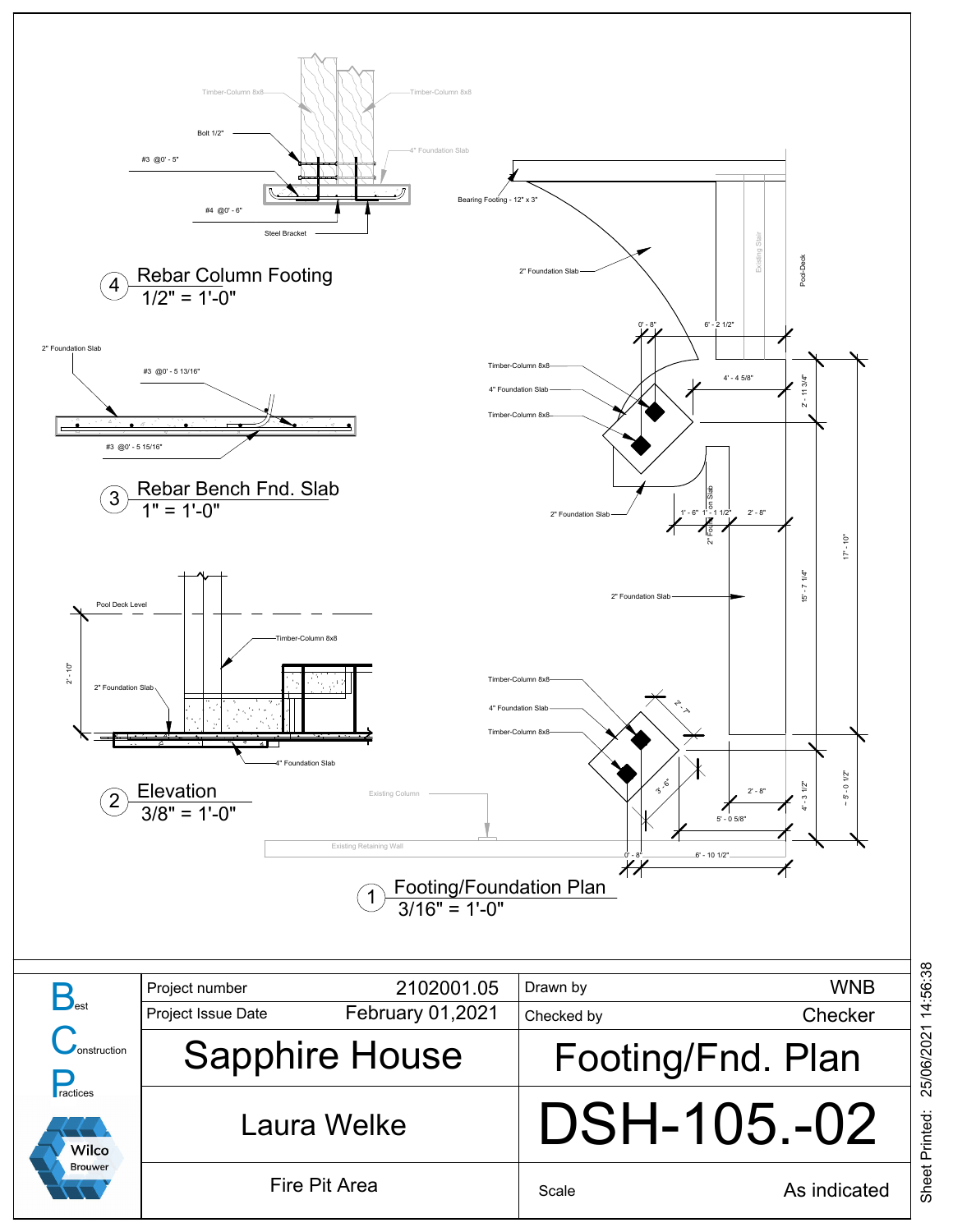

Sheet Printed: 25/06/2021 14:56:39 25/06/2021 14:56:39 Sheet Printed: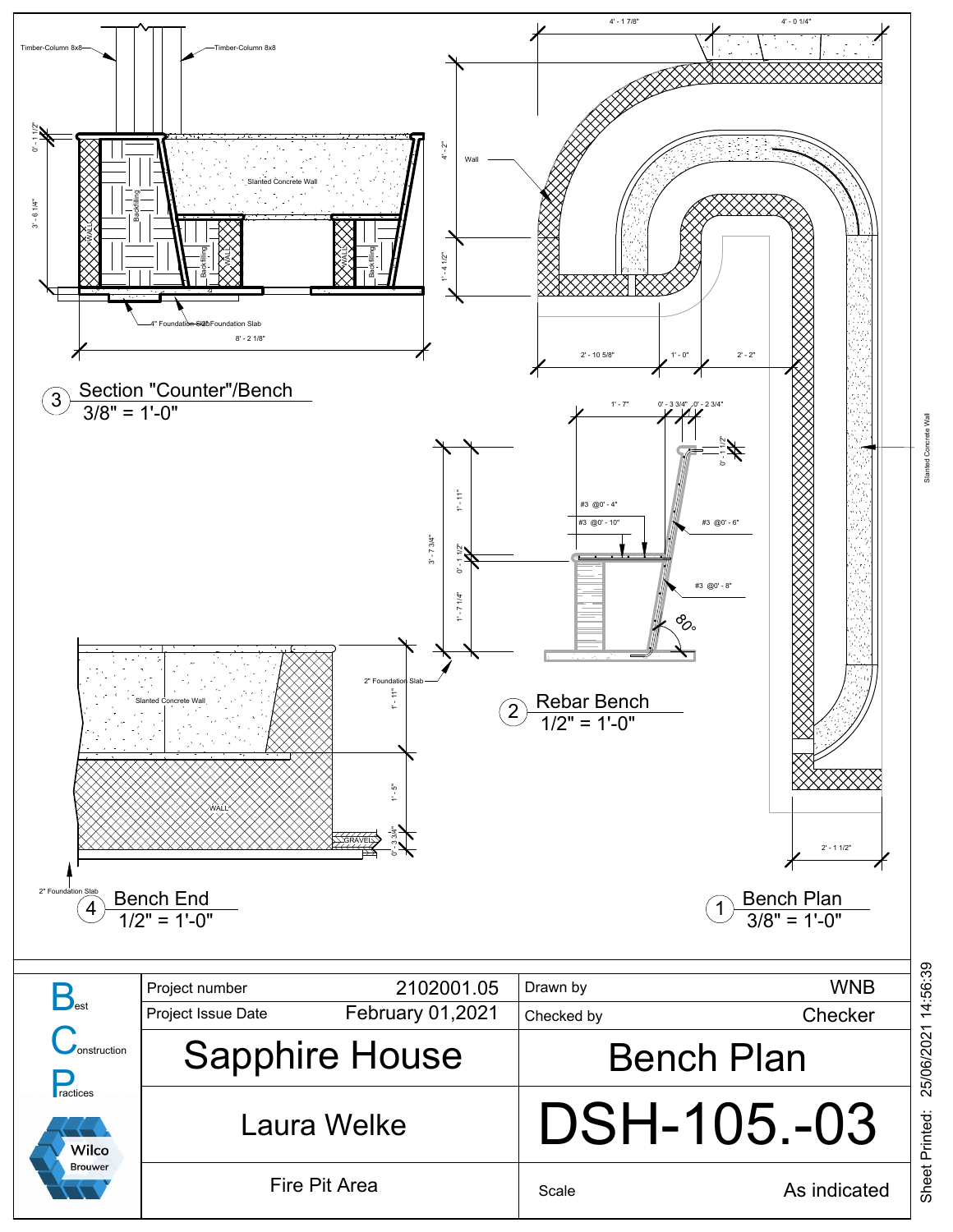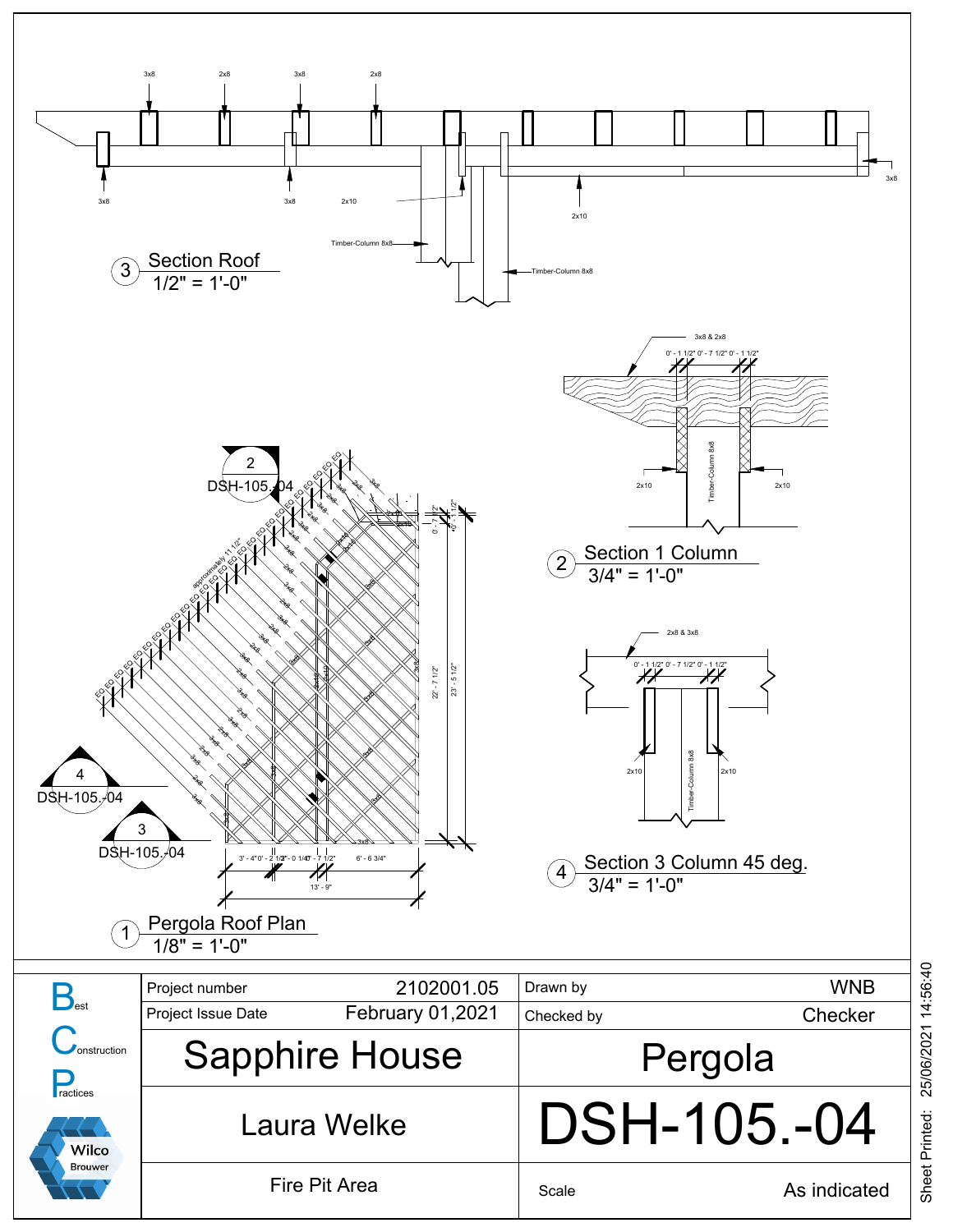

Sheet Printed: 25/06/2021 14:56:41 25/06/2021 14:56:41 Sheet Printed: